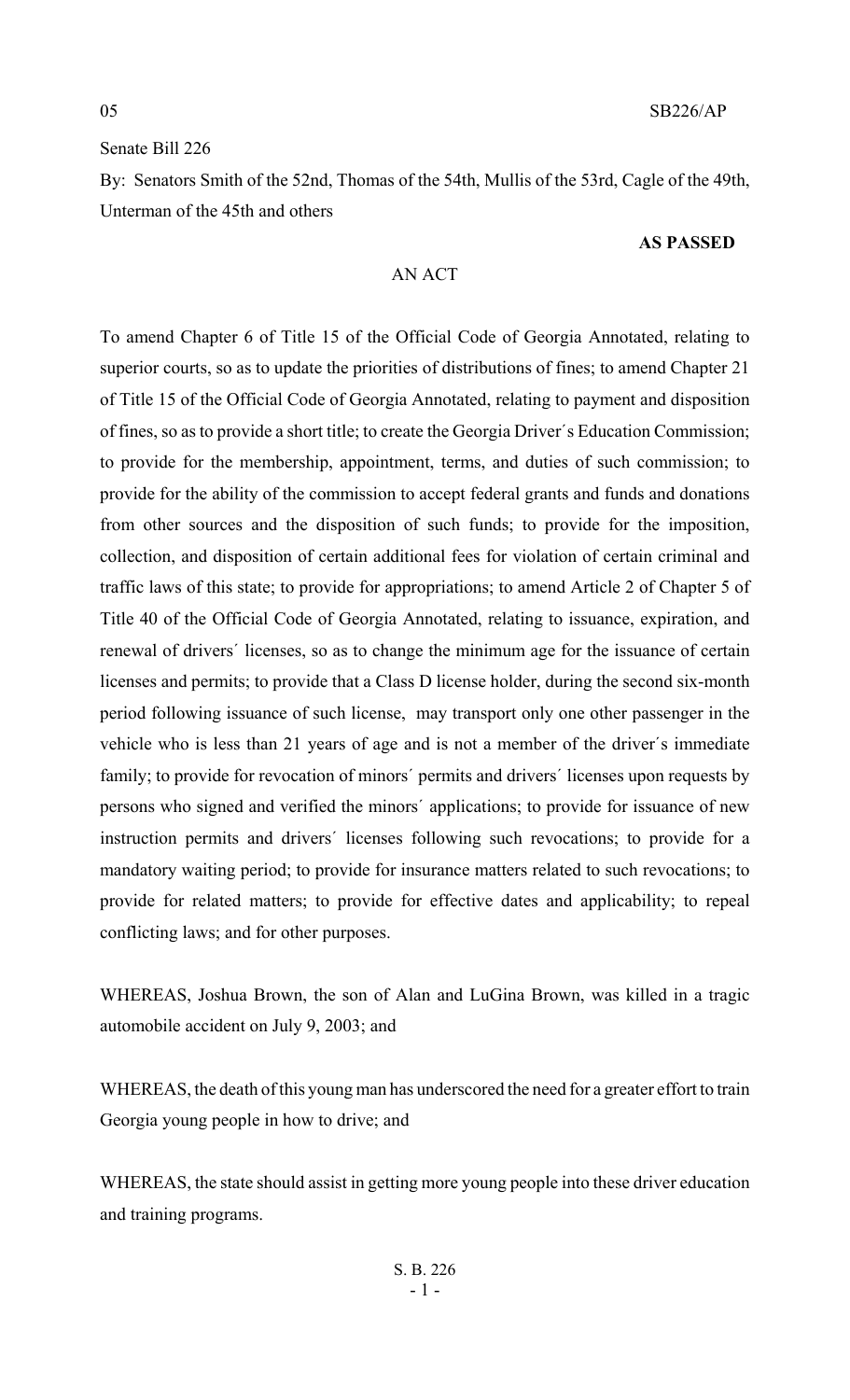# **SECTION 1**

Chapter 6 of Title 15 of the Official Code of Georgia Annotated, relating to superior courts, is amended by inserting a new paragraph (.1) in Code Section 15-6-95, relating to priorities of distributions of fines and forfeitures, to read as follows:

 $^{\prime\prime}$ (.1) The amount provided for in subsection (a) of Code Section 15-21-179;

#### **SECTION 2.**

Chapter 21 of Title 15 of the Official Code of Georgia Annotated, relating to payment and disposition of fines, is amended by adding a new Article 10 to read as follows:

# "ARTICLE 10

15-21-170.

This article shall be known and may be cited as 'Joshua's Law.'

15-21-171.

As used in this article, the term 'commission' means the Georgia Driver's Education Commission created in Code Section 15-21-172.

15-21-172.

There is established the Georgia Driver's Education Commission, which is assigned to the Department of Motor Vehicle Safety for administrative purposes only, as prescribed in Code Section 50-4-3.

15-21-173.

(a) The Georgia Driver's Education Commission shall consist of nine members who shall serve for terms of four years, except that with respect to the first members appointed, three members shall be appointed for a term of three years, three for a term of two years, and three for a term of one year. The State Board of Education shall appoint one member of the commission and the Department of Motor Vehicle Safety shall appoint two members of the commission. The director of the Governor's Office of Highway Safety shall appoint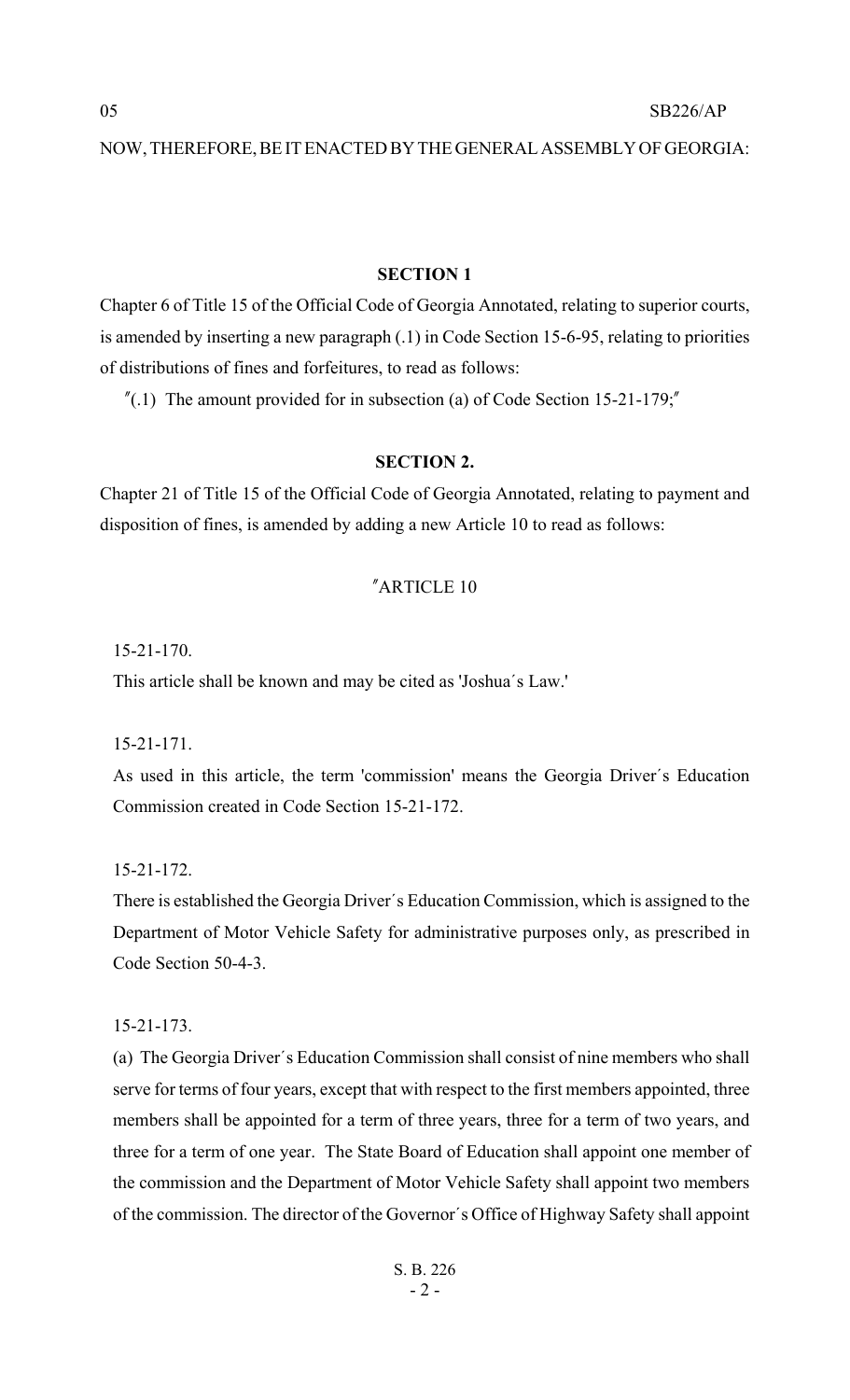one member of the commission. The remaining four members of the commission shall be appointed by the Governor, two of whom shall be public school driver's education providers and the other two shall be private driver's education providers. The Governor shall also establish initial terms of office for all nine members of the commission within the limitations of this subsection.

(b) In the event of death, resignation, disqualification, or removal for any reason of any member of the commission, the vacancy shall be filled in the same manner as the original appointment and the successor shall serve for the unexpired term.

(c) Membership on the commission does not constitute a public office, and no member shall be disqualified from holding public office by reason of his or her membership.

(d) The Governor shall designate a chairperson of the commission from among the members, which chairperson shall serve in that position at the pleasure of the Governor. The commission may elect such other officers and committees as it considers appropriate. (e) The commission, with the approval of the Governor, may employ such professional, technical, or clerical personnel as deemed necessary to carry out the purposes of this article.

#### 15-21-174.

Members of the commission shall serve without compensation but shall receive the same expense allowance per day as that received by a member of the General Assembly for each day such member of the commission is in attendance at a meeting of such commission, plus either reimbursement for actual transportation costs while traveling by public carrier or the same mileage allowance for use of a personal car in connection with such attendance as members of the General Assembly receive. Such expense and travel allowance shall be paid in lieu of any per diem, allowance, or other remuneration now received by any such member for such attendance.

15-21-175.

(a) The commission shall do all of the following:

(1) Meet at such times and places as it shall determine necessary or convenient to perform its duties. The commission shall also meet on the call of the chairperson or the Governor;

- (2) Maintain minutes of its meetings;
- (3) Adopt rules and regulations for the transaction of its business;
- (4) Accept applications for disbursements of available moneys;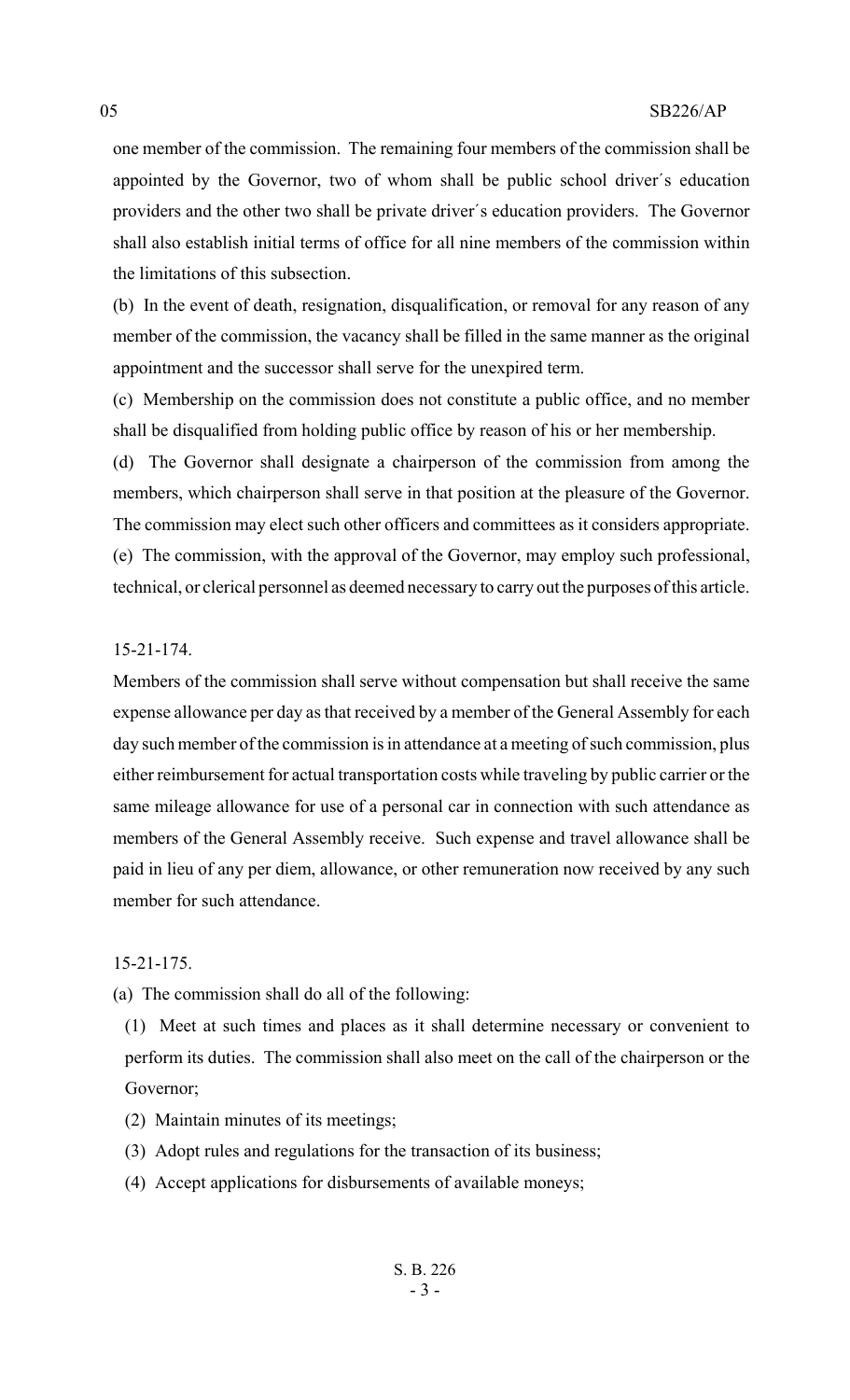(5) Maintain records of all expenditures of the commission, funds received as gifts and donations, and disbursements made; and

(6) Conform to the standards and requirements prescribed by the state auditor pursuant to Chapter 6 of Title 50.

(b) The commission shall utilize existing state resources and staff of participating departments whenever practicable.

# 15-21-176.

The commission may recommend to the Governor and the General Assembly changes in state programs, statutes, policies, budgets, and standards relating to the provision of driver education and training in this state, with the objective of maximizing participation in driver's education and training and accident reduction.

# 15-21-177.

The commission may accept federal funds granted by Congress or executive order for the purposes of this article as well as gifts and donations from individuals, private organizations, or foundations. The acceptance and use of federal funds do not commit state funds and do not place an obligation upon the General Assembly to continue the purposes for which the federal funds are made available.

# 15-21-178.

The commission may authorize the disbursement of available funds from moneys appropriated to the commission by the General Assembly for purposes of providing driver education and training to a person, entity, or program eligible pursuant to criteria to be set by the commission. Nothing in this Code section shall be construed to limit the authority of the Department of Motor Vehicle Safety under Chapter 13 of Title 43, 'The Driver Training School and Commercial Driver Training School License Act.'

# 15-21-179.

(a) In every case in which any court in this state shall impose a fine or bond payment, which shall be construed to include costs, for any violation of the traffic laws of this state or for violations of ordinances of political subdivisions which have adopted by reference the traffic laws of this state, there shall be imposed as an additional penalty a sum equal to 5 percent of the original fine.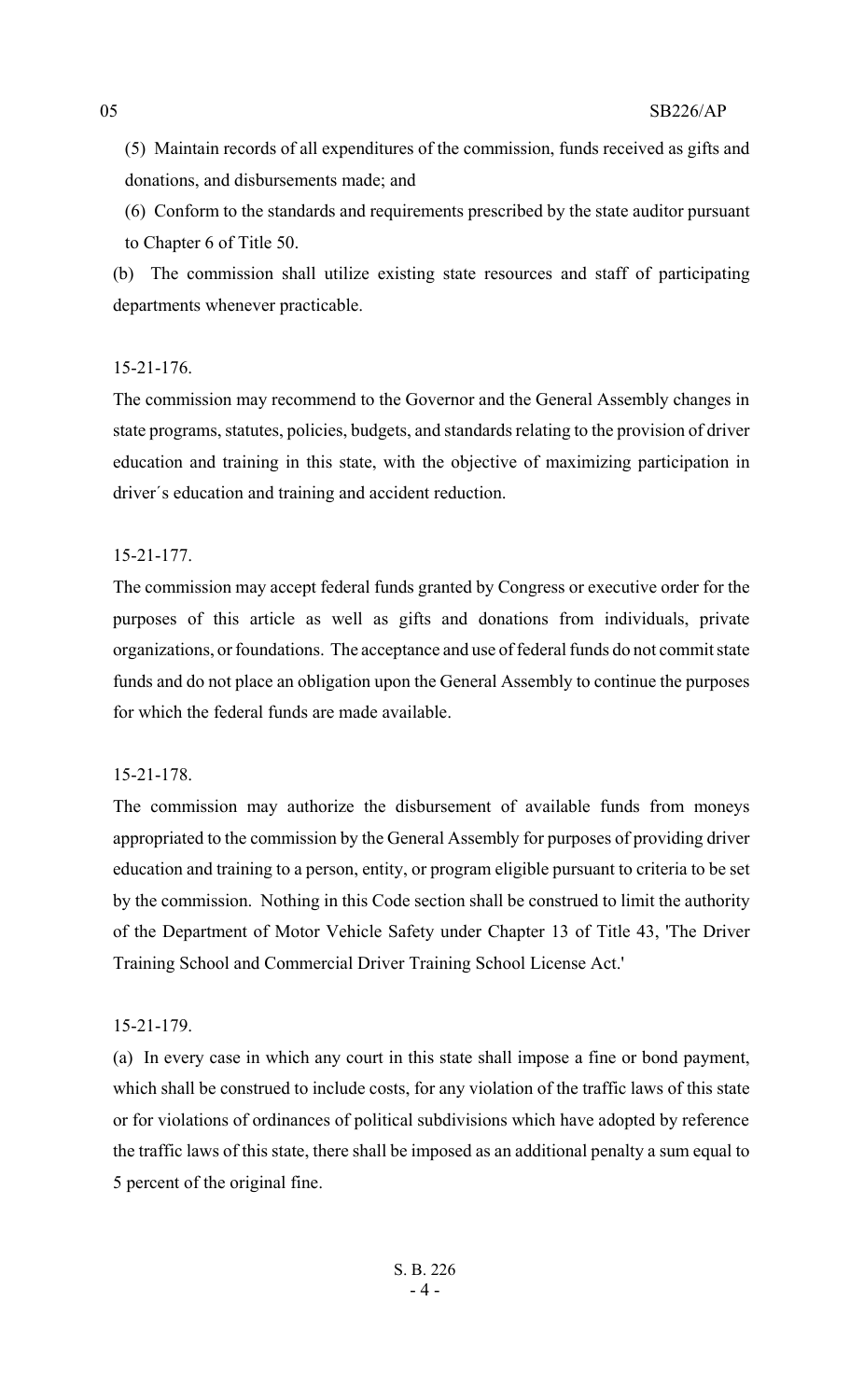(b) Such sums shall be in addition to any amount required to be paid into any pension, annuity, or retirement fund under Title 47 or any other law and in addition to any other amounts provided for in this article.

(c) This Code section shall be repealed in its entirety on June 30, 2008, unless extended by an Act of the General Assembly.

#### 15-21-180.

(a) The sums provided for in Code Section 15-21-179 shall be assessed and collected by the clerk or other court officer charged with the duty of collecting moneys from fines and shall be paid over by the last day of the following month to the Georgia Superior Court Clerks' Cooperative Authority for remittance to the Office of Treasury and Fiscal Services to be deposited into the general fund of the state treasury.

(b) Any person whose duty it is to collect and remit the sums provided for in this article who refuses to so remit shall be guilty of a misdemeanor.

## 15-21-181.

As soon as practicable after the end of each fiscal year, the Office of Treasury and Fiscal Services shall report the amount of funds received pursuant to Code Section 15-21-179 to the Office of Planning and Budget and the commission. It is the intent of the General Assembly that, subject to appropriation, an amount equal to such proceeds received from such fines in any fiscal year shall be made available during the following fiscal year to the commission for the purposes set forth in Code Section 15-21-178."

## **SECTION 3.**

Article 2 of Chapter 5 of Title 40 of the Official Code of Georgia Annotated, relating to issuance, expiration, and renewal of drivers' licenses, is amended by striking Code Section 40-5-22, relating to persons not to be licensed and minimum ages for licenses, and inserting in lieu thereof a new Code Section 40-5-22 to read as follows:

"40-5-22.

(a) Except as otherwise provided in this Code section, the department shall not issue any Class C driver's license to any person who is under 18 years of age or Class M driver's license to any person who is under the age of 17 years, except that the department may, under subsection (a) of Code Section 40-5-24, issue a Class P instruction permit permitting the operation of a noncommercial Class C vehicle to any person who is at least 15 years of age, and may, under subsection (b) of Code Section 40-5-24, issue a Class D driver's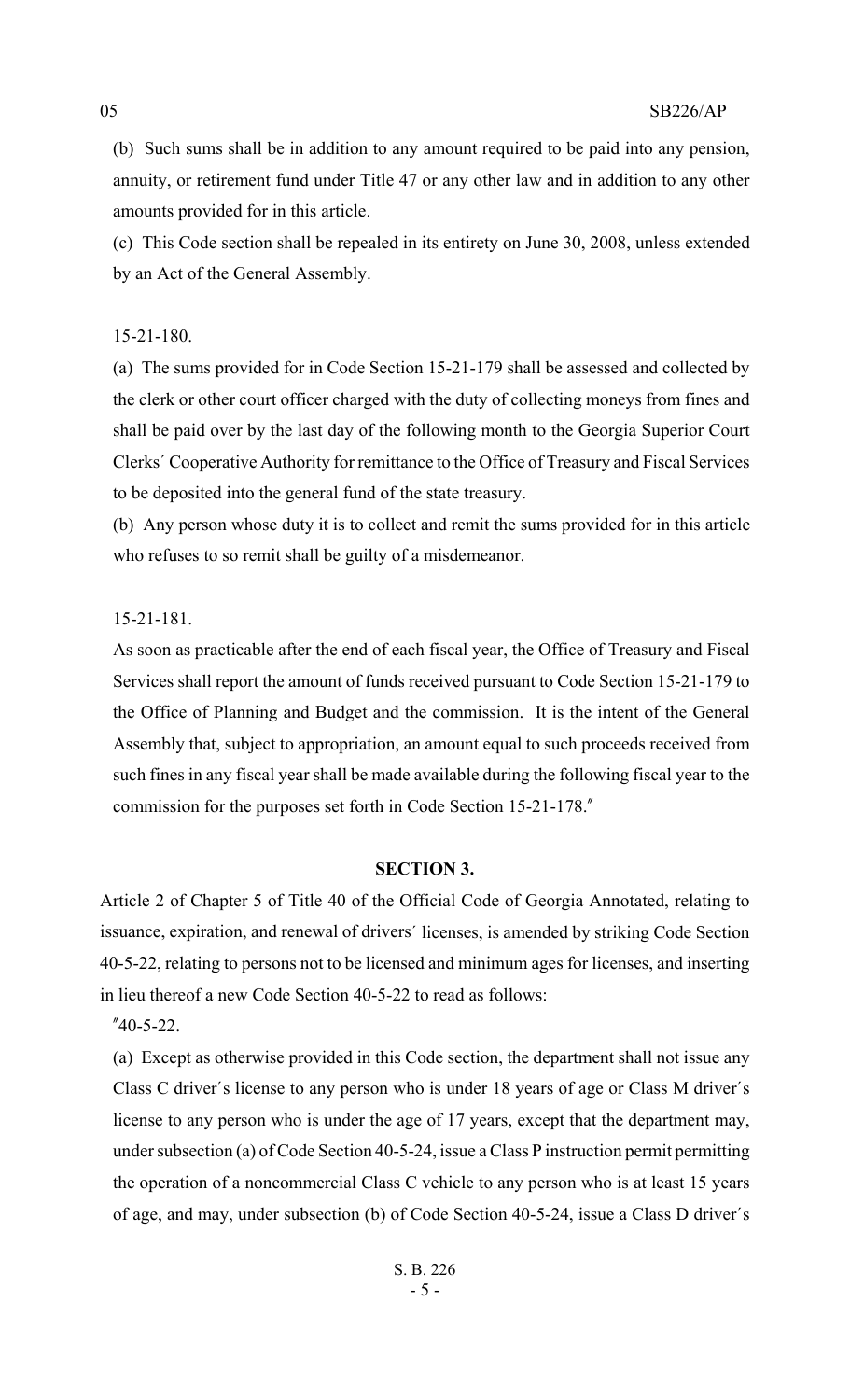license permitting the operation of a noncommercial Class C vehicle to any person who is at least 17 years of age. On and after January 1, 1985, the department shall not issue any driver's license to any person under 18 years of age unless such person presents a certificate or other evidence acceptable to the department which indicates satisfactory completion of an alcohol and drug course as prescribed in subsection (b) of Code Section 20-2-142; provided, however, that a person under 18 years of age who becomes a resident of this state and who has in his or her immediate possession a valid license issued to him or her in another state or country shall not be required to take or complete the alcohol and drug course. The department shall not issue a driver's license or a Class P instruction permit for the operation of a Class A or B vehicle or any commercial driver's license to any person who is under the age of 18 years.

(a.1)(1) The department shall not issue an instruction permit or driver's license to a person who is younger than 18 years of age unless at the time such minor submits an application for an instruction permit or driver's license the applicant presents acceptable proof that he or she has received a high school diploma, a general educational development (GED) diploma, a special diploma, or a certificate of high school completion or has terminated his or her secondary education and is enrolled in a postsecondary school or the records of the department indicate that said applicant:

(A) Is enrolled in and not under suspension from a public or private school and has satisfied relevant attendance requirements as set forth in paragraph (2) of this subsection for a period of one academic year prior to application for an instruction permit or driver's license; or

(B) Is enrolled in a home education program that satisfies the requirements of all state laws governing such courses.

The department shall notify such minor of his or her ineligibility for an instruction permit or driver's license at the time of such application.

(2) The department shall forthwith notify by certified mail or statutory overnight delivery, return receipt requested, any minor issued an instruction permit or driver's license in accordance with this subsection other than a minor who has terminated his or her secondary education and is enrolled in a postsecondary school that such minor's instruction permit or driver's license is suspended subject to review as provided for in this subsection if the department receives notice pursuant to Code Section 20-2-701 that indicates that such minor:

(A) Has dropped out of school without graduating and has remained out of school for ten consecutive school days;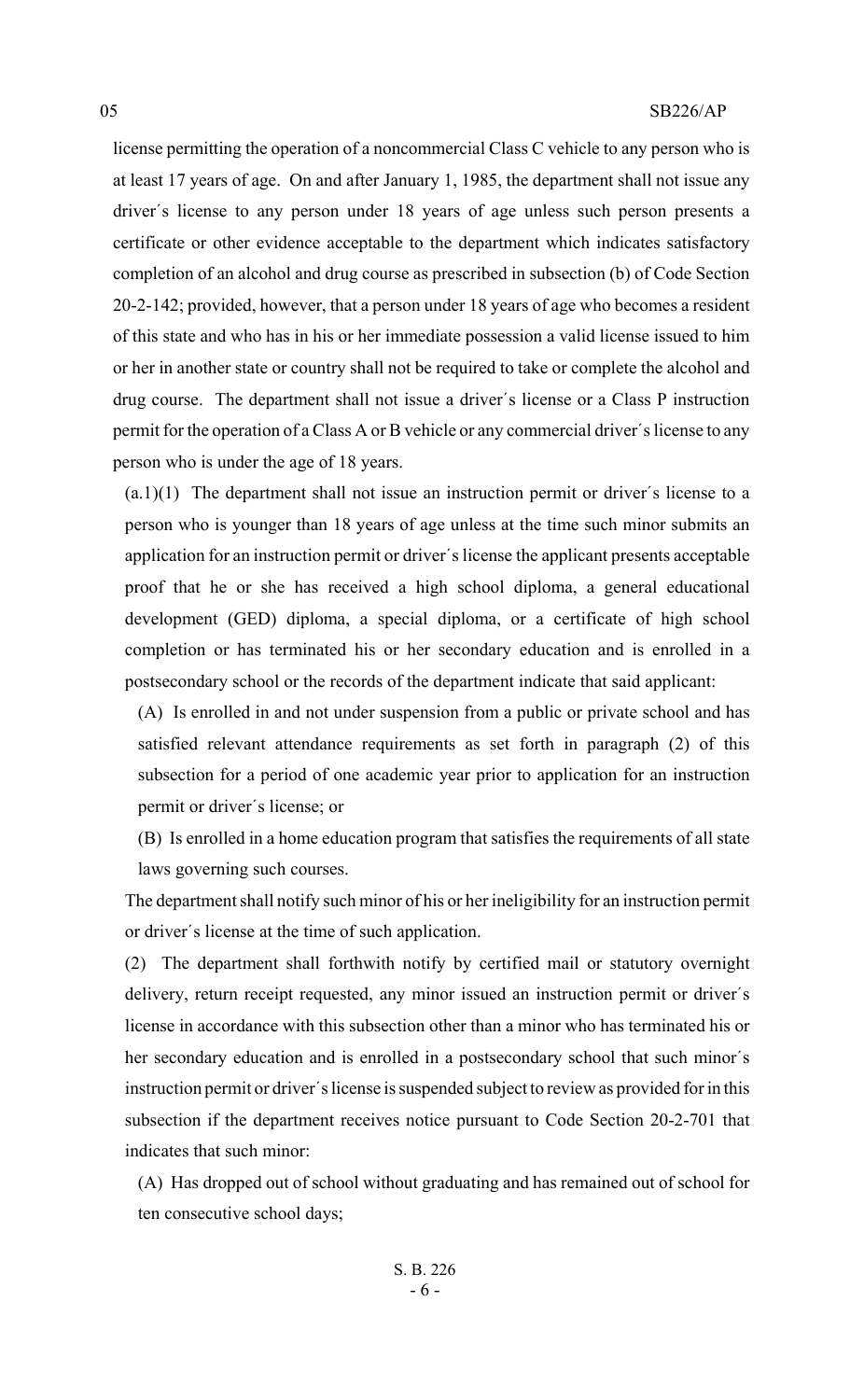(B) Has more than ten school days of unexcused absences in any semester or combination of two consecutive quarters; or

(C) Has been suspended from school for:

(i) Threatening, striking, or causing bodily harm to a teacher or other school personnel;

(ii) Possession or sale of drugs or alcohol on school property;

(iii) Possession or use of a weapon on school property. For purposes of this subparagraph, the term 'weapon' shall be defined in accordance with Code Section 16-11-127.1 but shall not include any part of an archeological or cultural exhibit brought to school in connection with a school project;

(iv) Any sexual offense prohibited under Chapter 6 of Title 16; or

(v) Causing substantial physical or visible bodily harm to or seriously disfiguring another person, including another student.

Notice given by certified mail or statutory overnight delivery with return receipt requested mailed to the person's last known address shall be prima-facie evidence that such person received the required notice. Such notice shall include instructions to the minor to return immediately the instruction permit or driver's license to the department and information summarizing the minor's right to request an exemption from the provisions of this subsection. The minor so notified may request in writing a hearing within ten business days from the date of receipt of notice. Within 30 days after receiving a written request for a hearing, the department shall hold a hearing as provided for in Chapter 13 of Title 50, the 'Georgia Administrative Procedure Act.' After such hearing, the department shall sustain its order of suspension or rescind such order. The department shall be authorized to grant an exemption from the provisions of this subsection to a minor, upon such minor's petition, if there is clear and convincing evidence that the enforcement of the provisions of this subsection upon such minor would create an undue hardship upon the minor or the minor's family or if there is clear and convincing evidence that the enforcement of the provisions of this subsection would act as a detriment to the health or welfare of the minor. Appeal from such hearing shall be in accordance with said chapter. If no hearing is requested within the ten business days specified above, the right to a hearing shall have been waived and the instruction permit or driver's license of the minor shall remain suspended. The suspension provided for in this paragraph shall be for a period of one year or shall end upon the date of such minor's eighteenth birthday, whichever comes first.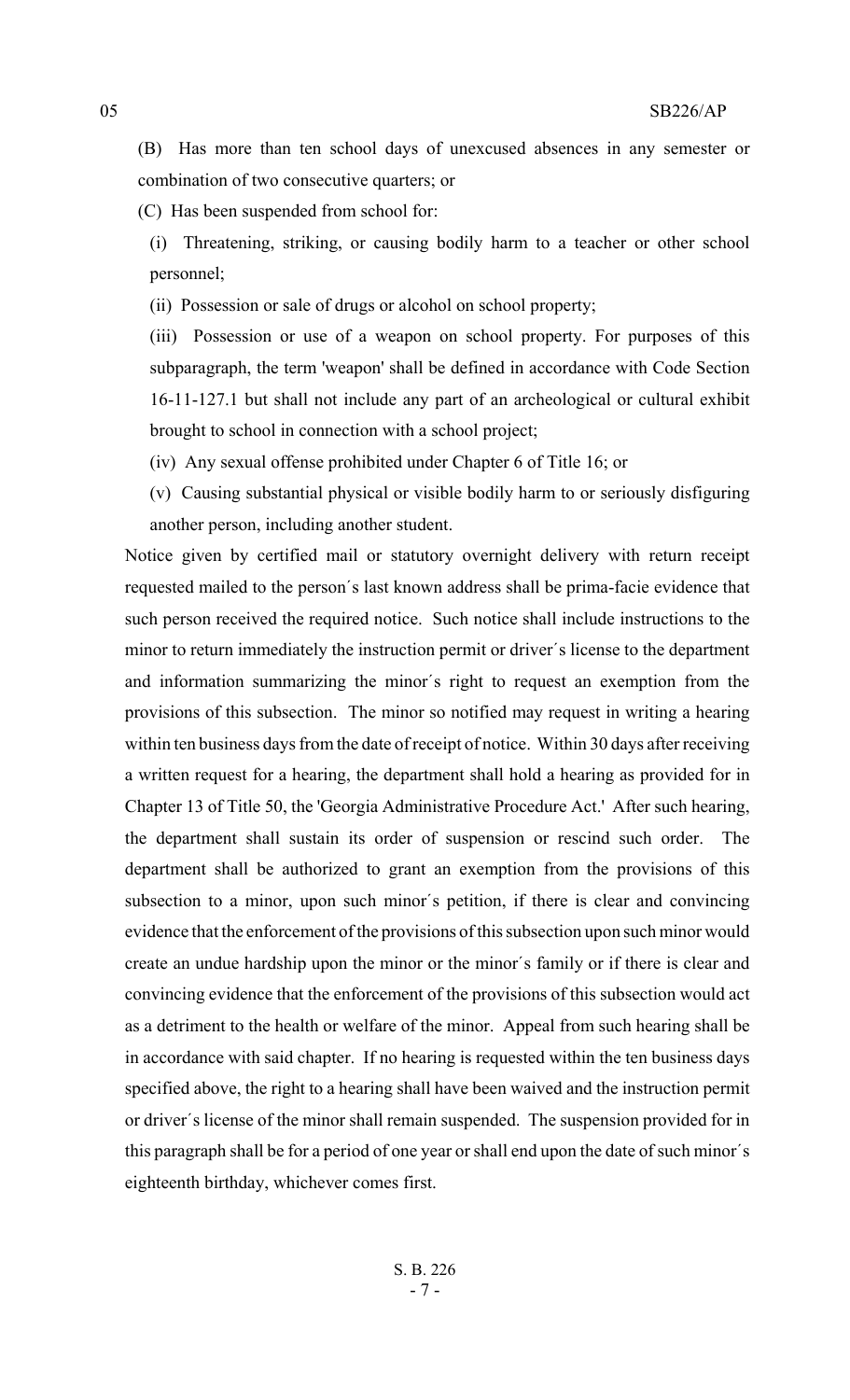(3) The State Board of Education and the commissioner of motor vehicle safety are authorized to promulgate rules and regulations to implement the provisions of this subsection.

(a.2)(1) On and after January 1, 2002, the department shall not issue any initial Class D driver's license or, in the case of a person who has never been issued a Class D driver's license by the department or the equivalent thereof by any other jurisdiction, any initial Class C driver's license unless such person:

(A) Is at least 16 years of age and has completed an approved driver education course in a licensed private or public driver training school and in addition a cumulative total of at least 40 hours of other supervised driving experience including at least six hours at night, all of which is verified in writing signed before a person authorized to administer oaths by a parent or guardian of the applicant or by the applicant if such person is at least 18 years of age; or

(B) Is at least 17 years of age and has completed a cumulative total of at least 40 hours of supervised driving experience including at least six hours at night, and the same is verified in writing signed before a person authorized to administer oaths by a parent or guardian of the applicant or by the applicant if such person is at least 18 years of age; provided, however, that a person 17 years of age or older who becomes a resident of this state, who meets all of the qualifications for issuance of a Class C license with the exception of the completion of an approved driver's training course and at least 40 hours of supervised driving experience as required by this subsection, and who has in his or her immediate possession a valid license equivalent to a Class C license issued to him or her in another state or country shall be entitled to receive a Class C license.

(2) The commissioner shall by rule or regulation establish standards for approval of any driver education course for purposes of subparagraph (A) of paragraph (1) of this subsection, provided that such course shall be designed to educate young drivers about safe driving practices and the traffic laws of this state and to train young drivers in the safe operation of motor vehicles.

(3) For purposes of supervised driving experience under paragraph (1) of this subsection, supervision shall be provided by a person at least 21 years of age who is licensed as a driver for a commercial or noncommercial Class C vehicle, who is fit and capable of exercising control over the vehicle, and who is occupying a seat beside the driver.

(b) Notwithstanding the provisions of subsection (a) of this Code section, any person 14 years of age who has a parent or guardian who is medically incapable of being licensed to operate a motor vehicle due to visual impairment may apply for and, subject to the approval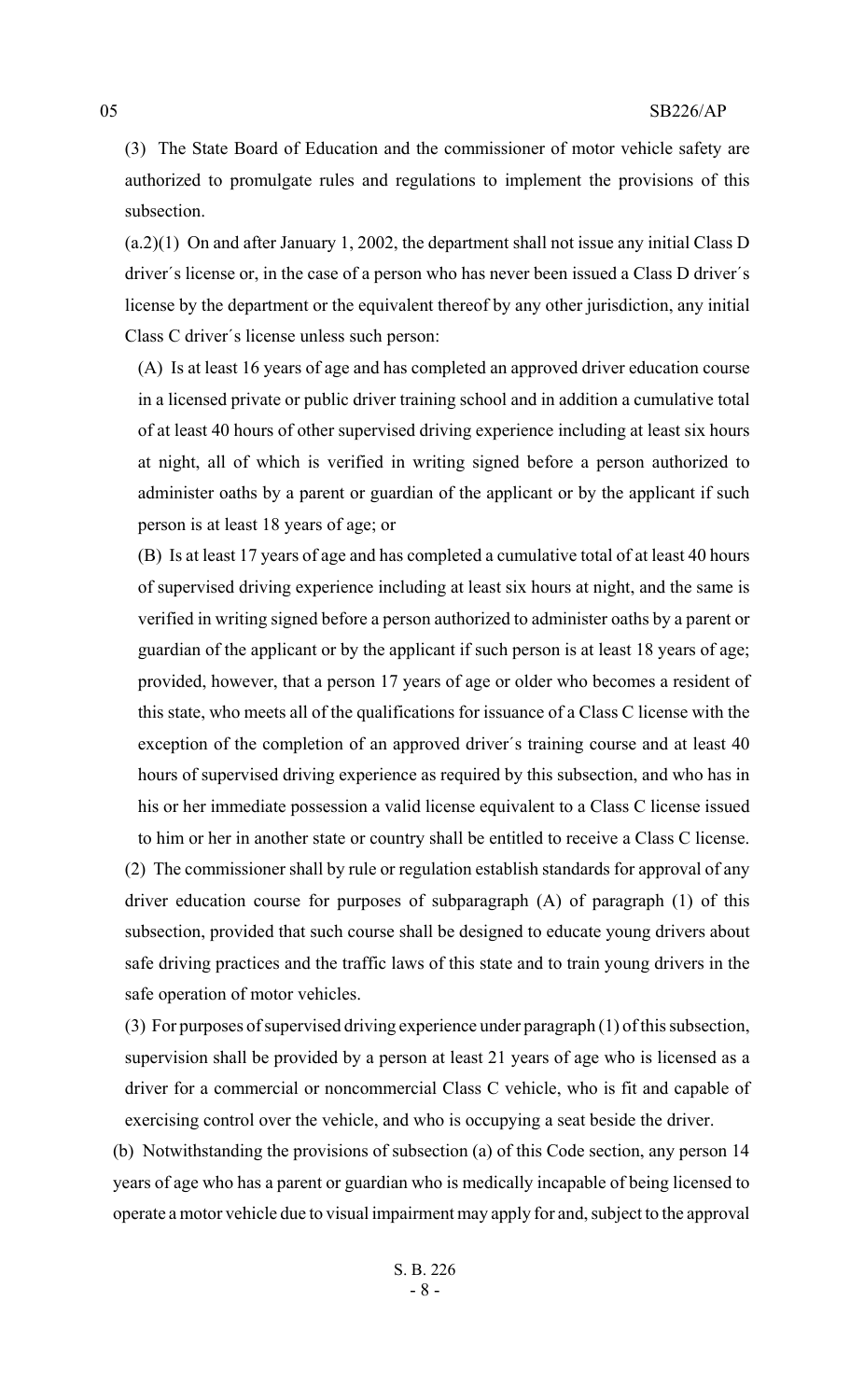of the commissioner, may be issued a restricted noncommercial Class P instruction permit for the operation of a noncommercial Class C vehicle. Any person permitted pursuant to this subsection shall be accompanied by such visually impaired parent or guardian whenever operating a motor vehicle.

(c) The department shall not issue any driver's license to nor renew the driver's license of any person:

(1) Whose license has been suspended during such suspension, or whose license has been revoked, except as otherwise provided in this chapter;

(2) Whose license is currently under suspension or revocation in any other jurisdiction upon grounds which would authorize the suspension or revocation of a license under this chapter;

(3) Who is a habitual user of alcohol or any drug to a degree rendering him incapable of safely driving a motor vehicle;

(4) Who has previously been adjudged to be afflicted with or suffering from any mental disability or disease and who has not at the time of application been restored to competency by the methods provided by law;

(5) Who is required by this chapter to take an examination, unless such person shall have successfully passed such examination;

(6) Who the commissioner has good cause to believe would not, by reason of physical or mental disability, be able to operate a motor vehicle with safety upon the highway; or (7) Whose license issued by any other jurisdiction is suspended or revoked by such other jurisdiction during the period such license is suspended or revoked by such other jurisdiction."

#### **SECTION 4.**

Said article is further amended by striking Code Section 40-5-24, relating to instruction permits and graduated licensing, and inserting in lieu thereof a new Code Section 40-5-24 to read as follows:

"40-5-24.

(a)(1) Any resident of this state who is at least 15 years of age may apply to the department for an instruction permit to operate a noncommercial Class C vehicle. The department shall, after the applicant has successfully passed all parts of the examination referred to in Code Section 40-5-27 other than the driving test, issue to the applicant an instruction permit which shall entitle the applicant, while having such permit in his or her immediate possession, to drive a Class C vehicle upon the public highways for a period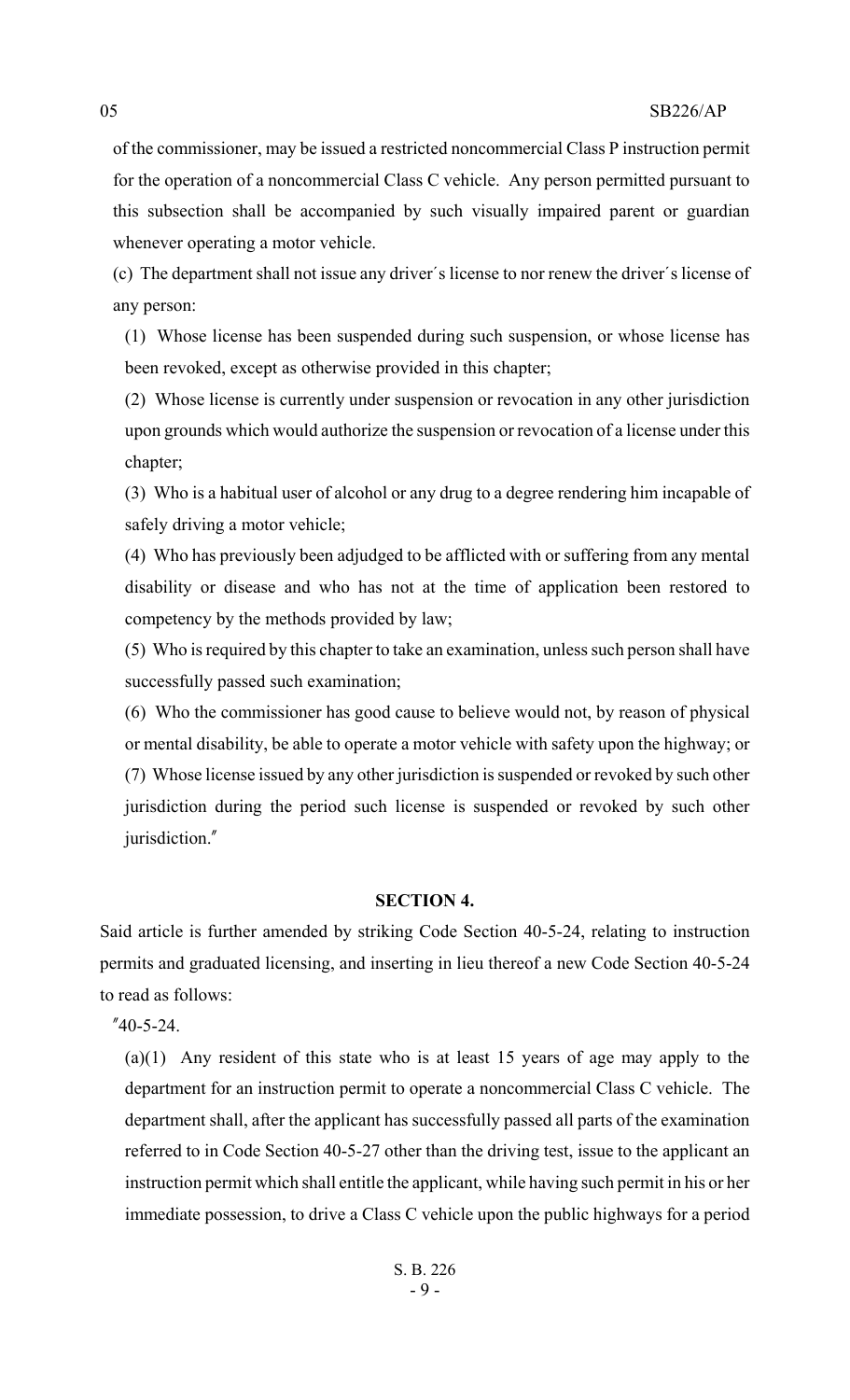of two years when accompanied by a person at least 21 years of age who is licensed as a driver for a commercial or noncommercial Class C vehicle, who is fit and capable of exercising control over the vehicle, and who is occupying a seat beside the driver.

(2) A person who has been issued an instruction permit under this subsection and has never been issued a Class D driver's license under subsection (b) of this Code section will become eligible for a Class D driver's license under subsection (b) of this Code section only if such person is at least 17 years of age, has a valid instruction permit which is not under suspension, and, for a period of not less than 12 consecutive months prior to making application for a Class D driver's license, has not been convicted of a violation of Code Section 40-6-391, hit and run or leaving the scene of an accident in violation of Code Section 40-6-270, racing on highways or streets, using a motor vehicle in fleeing or attempting to elude an officer, reckless driving, or convicted of any offense for which four or more points are assessable under subsection (c) of Code Section 40-5-57; provided, however, that a person who is at least 16 years of age and meets all of the other qualifications of this paragraph except for age who has completed an approved driver education training course as provided in subsection (a.2) of Code Section 40-5-22 will be eligible for a Class D driver's license.

(3) This subsection does not apply to instruction permits for the operation of motorcycles.

(b)(1) Any resident of this state who is at least 17 years of age and who, for a period of at least 12 months, had a valid instruction permit issued under subsection (a) of this Code section may apply to the department for a Class D driver's license to operate a noncommercial Class C vehicle if such resident has otherwise complied with all prerequisites for the issuance of such Class D driver's license as provided in subsection (a) of this Code section, provided that a resident at least 17 years of age who has at any age surrendered to the department a valid instruction permit or driver's license issued by another state or the District of Columbia or who has submitted to the department proof, to the satisfaction of the department, of a valid instruction permit or driver's license issued by another state or the District of Columbia may apply his or her driving record under such previously issued permit or driver's license toward meeting the eligibility requirements for a Class D driver's license the same as if such previously issued permit or driver's license were an instruction permit issued under subsection (a) of this Code section; provided, however, that a person who is at least 16 years of age and meets all of the other qualifications of this paragraph except for age who has completed an approved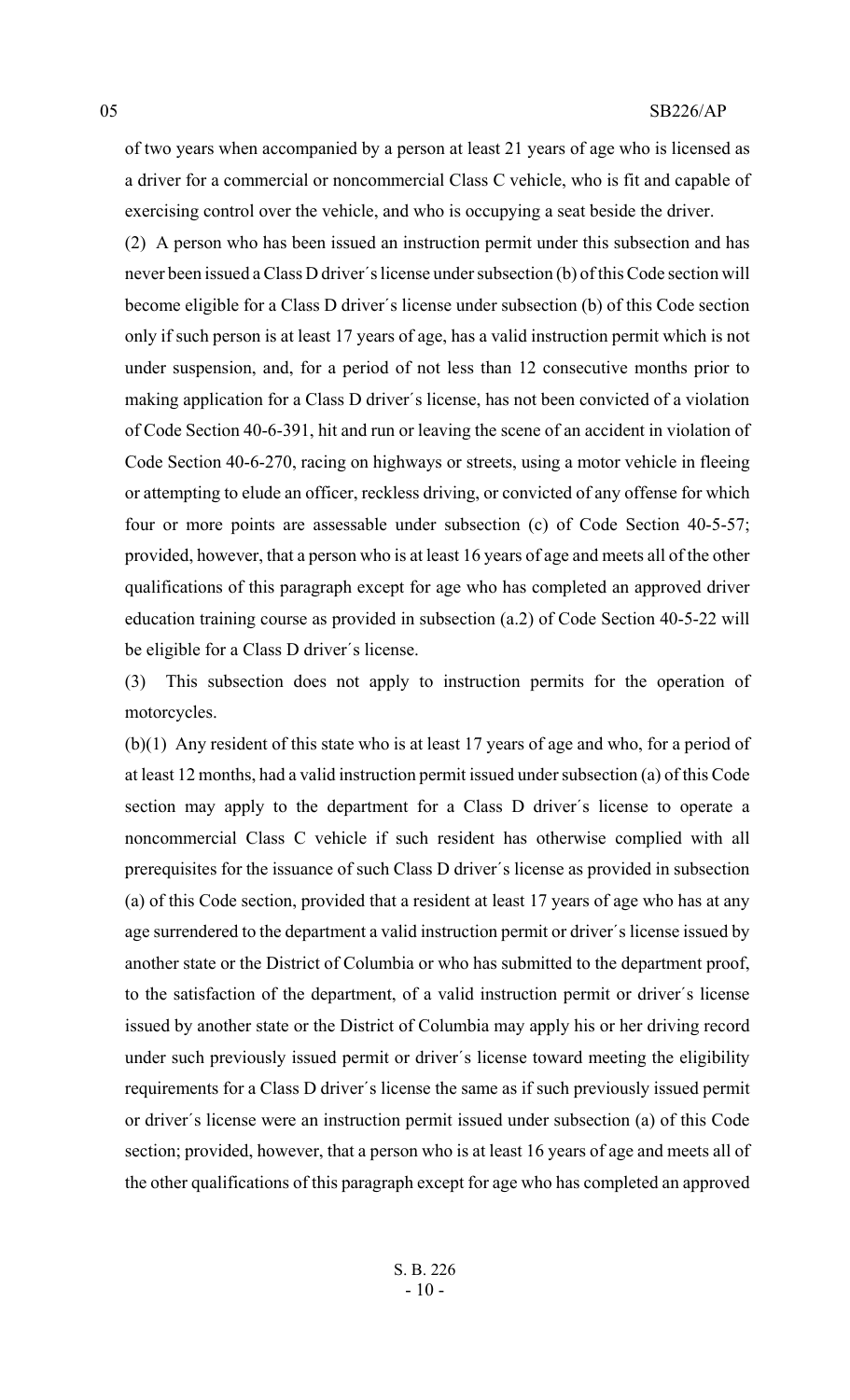driver education training course as provided in subsection (a.2) of Code Section 40-5-22 may apply for a Class D driver's license.

(2) The department shall, after all applicable requirements have been met, issue to the applicant a Class D driver's license which shall entitle the applicant, while having such license in his or her immediate possession, to drive a Class C vehicle upon the public highways of this state under the following conditions:

(A) Any Class D license holder shall not drive a Class C motor vehicle on the public roads, streets, or highways of this state between the hours of 12:00 Midnight and 6:00 A.M. eastern standard time or eastern daylight time, whichever is applicable; and

(B)(i) Any Class D license holder shall not drive a Class C motor vehicle upon the public roads, streets, or highways of this state when more than three other passengers in the vehicle who are not members of the driver's immediate family are less than 21 years of age.

(ii) During the six-month period immediately following issuance of such license, any Class D license holder shall not drive a Class C motor vehicle upon the public roads, streets, or highways of this state when any other passenger in the vehicle is not a member of the driver's immediate family.

(iii) Notwithstanding the provisions of division (i) of this subparagraph, during the second six-month period immediately following issuance of such license, any Class D license holder shall not drive a Class C motor vehicle upon the public roads, streets, or highways of this state when more than one other passenger in the vehicle who is not a member of the driver's immediate family is less than 21 years of age;

provided, however, that a Class D license holder shall not be charged with a violation of this paragraph alone but may be charged with violating this paragraph in addition to any other traffic offense.

(3) A person who has been issued a Class D driver's license under this subsection and has never been issued a Class C driver's license under this chapter will become eligible for a Class C driver's license under this chapter only if such person has a valid Class D driver's license which is not under suspension and, for a period of not less than 12 consecutive months prior to making application for a Class C driver's license, has not been convicted of a violation of Code Section 40-6-391, hit and run or leaving the scene of an accident in violation of Code Section 40-6-270, racing on highways or streets, using a motor vehicle in fleeing or attempting to elude an officer, reckless driving, or convicted of any offense for which four or more points are assessable under subsection (c) of Code Section 40-5-57 and is at least 18 years of age.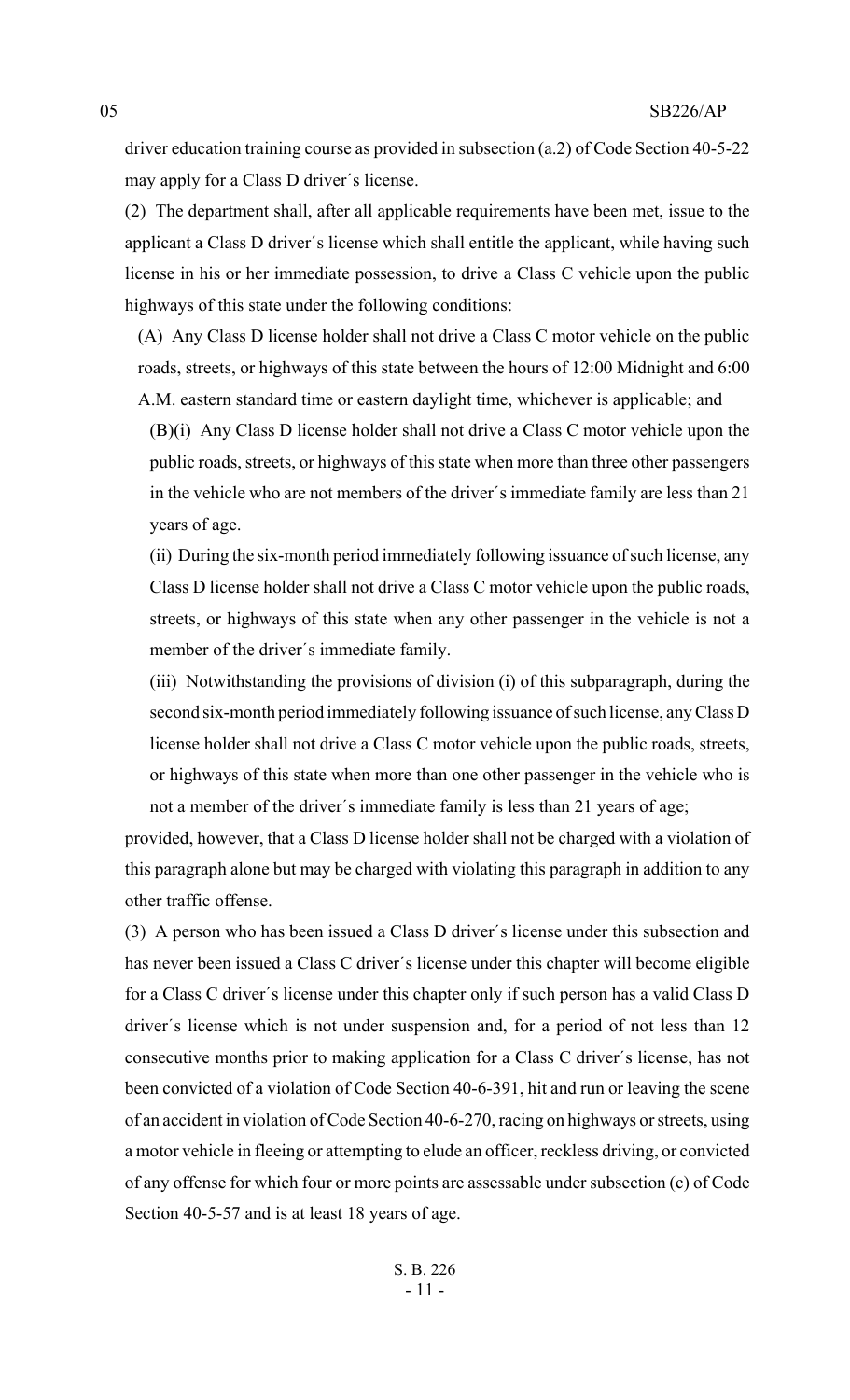(c) Any resident of this state who is at least 17 years of age may apply to the department for a noncommercial Class M motorcycle instruction permit. The department shall, after the applicant has successfully passed all parts of the examination other than the driving test, issue to the applicant an instruction permit which shall entitle the applicant, while having such permit in his or her immediate possession, to drive a motorcycle or a motor driven cycle upon the public highways for a period of six months; provided, however, that a person who is at least 16 years of age and meets all of the other qualifications of this subsection except for age who has completed an approved driver education training course as provided in subsection (a.2) of Code Section 40-5-22 may apply for a Class M motorcycle instruction permit. A motorcycle instruction permit shall not be valid when carrying passengers, on a limited access highway, or at night.

(d) Any resident of this state who is at least 18 years of age may apply to the department for an instruction permit to operate noncommercial vehicles in Classes A and B. Such permits may be issued only to persons with valid commercial or noncommercial Class C licenses or persons who have passed all required tests for a commercial or noncommercial Class C license. The department shall, after the applicant has successfully passed all parts of the appropriate examination other than the skill and driving test, issue to the applicant an instruction permit which shall entitle the applicant, while having the permit in his or her immediate possession, to operate a vehicle of the appropriate noncommercial class upon the public highways for a period of 12 months when accompanied by a licensed driver, qualified in the vehicle being operated, who is fit and capable of exercising control over the vehicle, and who is occupying a seat beside the driver as an instructor. Prior to being issued a driver's license for Classes A and B, the applicant shall pass a knowledge and skill test for driving a Class A or B vehicle as provided by the commissioner.

(e) The department shall issue a temporary driver's permit to an applicant for a driver's license permitting him or her to operate a specified type or class of motor vehicle while the department is completing its investigation and determination of all facts relative to such applicant's eligibility to receive a driver's license. Such permit must be in his or her immediate possession while operating a motor vehicle, and it shall be invalid when the applicant's license has been issued or for good cause has been refused. Such permit shall be valid for no more than 45 days. When a license has been refused, the permit shall be returned to the department within ten days of receipt of written notice of refusal."

# **SECTION 5.**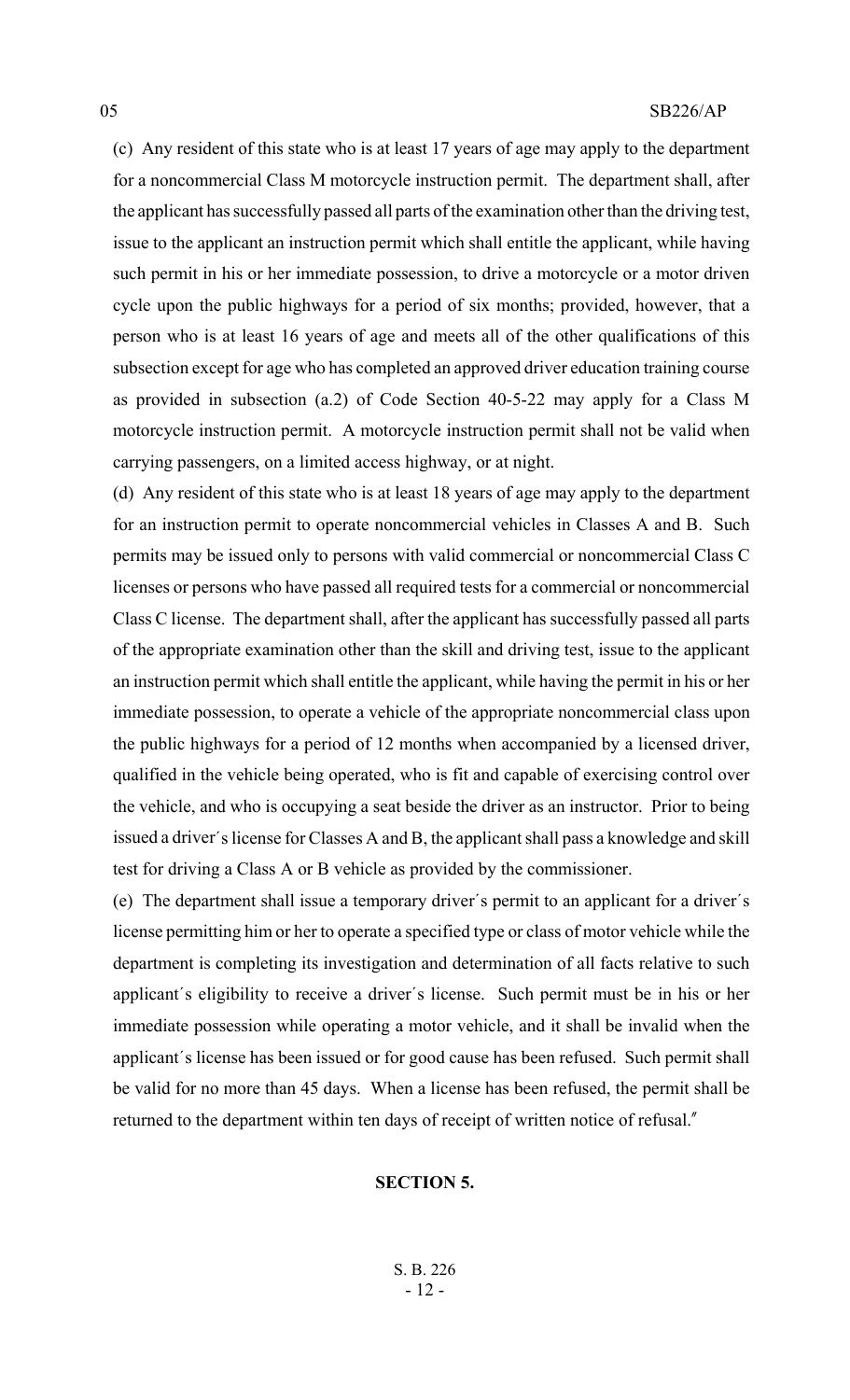Said article is further amended in Code Section 40-5-26, relating to applications of minors for drivers' licenses and distinctive licenses for persons under age 21, by striking subsection (a) and inserting in lieu thereof the following:

 $\ell$ (a)(1) The application of any person under the age of 18 years for an instruction permit or driver's license shall be:

(A) Signed and verified by the father, mother, or guardian of the applicant before a person authorized to administer oaths or, in the event there is no parent or guardian, by another responsible adult; or

(B) Signed and verified by a licensed driver training instructor before a person authorized to administer oaths when such instructor is acting as an agent for such purposes on behalf of the father, mother, or guardian of the applicant and such agency is evidenced by permission of such parent or guardian which has been granted in writing and signed and verified by such parent or guardian before a person authorized to administer oaths and on such form as shall be prescribed by rule or regulation of the department.

(2)(A) A person who signed and verified a minor's successful application for an instruction permit or driver's license may subsequently during such minority request revocation of the minor's instruction permit or driver's license by written notice to the department on such form as specified thereby, signed and verified before a person authorized to administer oaths. If the request for revocation is submitted by a licensed driver training instructor acting as an agent on behalf of the father, mother, or guardian of the applicant, such agency must be evidenced by permission for the revocation of such parent or guardian which has been granted in writing and signed and verified by such parent or guardian before a person authorized to administer oaths. Upon receipt of such request and payment of a fee in an amount equivalent to that which was required for issuance of the instruction permit or driver's license, and after a mandatory three business day waiting period, during which the request for revocation may be withdrawn but the fee shall not be returned, the department shall revoke the minor's instruction permit or driver's license.

(B) A minor whose instruction permit or driver's license has been revoked under this paragraph shall not be eligible for issuance of another instruction permit or driver's license until he or she reaches 18 years of age, unless consent for issuance of an instruction permit or driver's license has been granted as provided by subparagraphs (A) and (B) of paragraph (1) of this subsection upon application of the minor made not sooner than three months after the effective date of revocation.